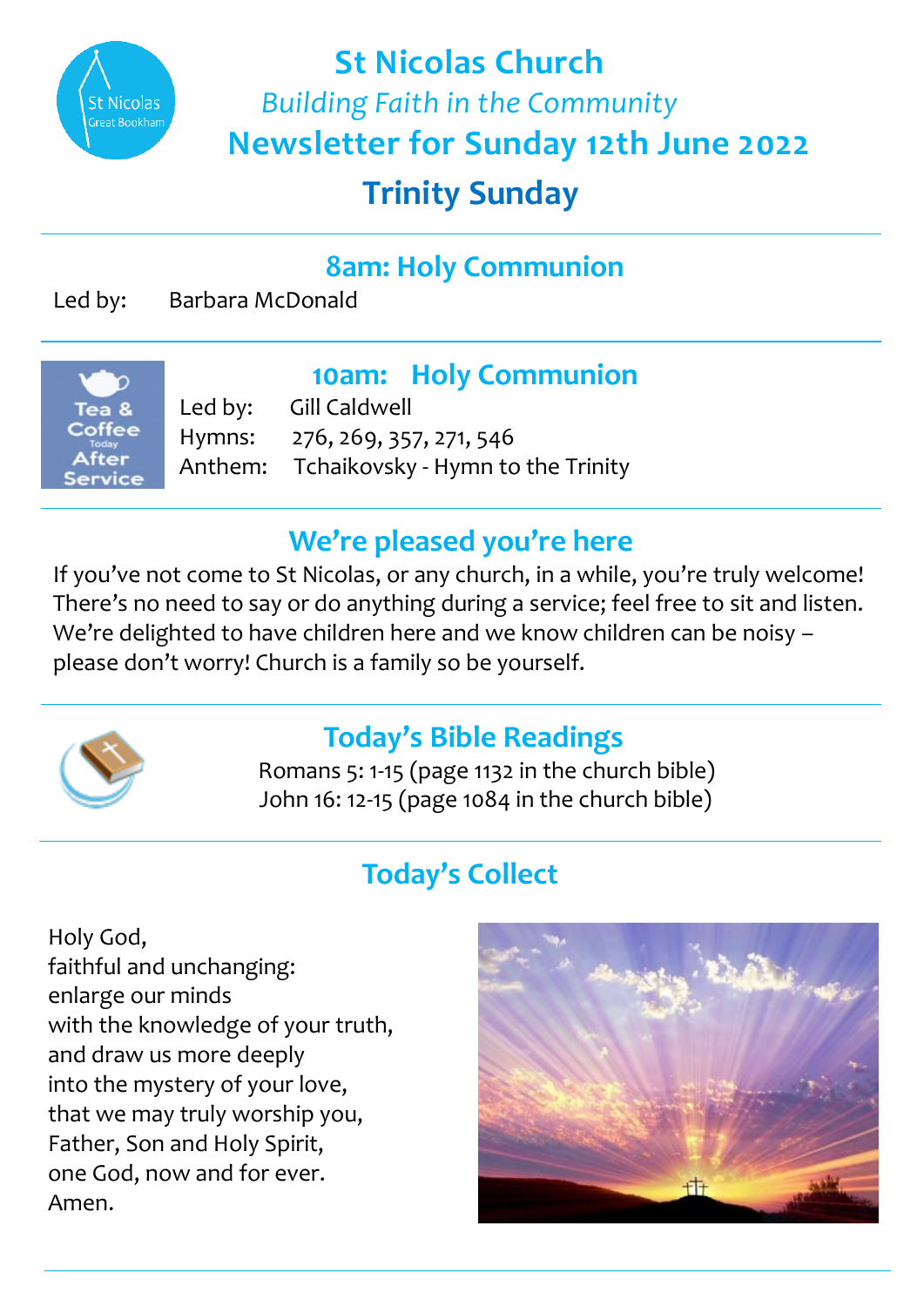## **This week we are praying for:**

- For the work of LeatherHEAD START and our links Mary Railton and Barbara Holloway. Please pray for:
	- recruitment of the right people for two posts coming vacant the right staff are essential to the nature and success of the service;
	- presentation of appropriate housing move-on for the clients who don't have many housing options to go to from here because they are not eligible.
- For Bookham United Charities.
- For our neighbours in Elmcroft and Graham House.
- For Our Church Development Plan: focussing on Worship led by Chris Holloway.
- From our Electoral Roll: Gill; Peter; Jenny; Sylvia; Catherine; Eldred.
- Family and friends of those who have recently died: Derek Parker; Hilary Corrie; Cherry Phillips.
- Those who are ill: Eldred Clark; Tim Carlier; Cathryn Jobson; Valerie Goode.

**If you have a prayer request please contact a member of the ministry team. You can also raise a prayer request by email at pleasepray@stnicolasbookham.org.uk or via our website 'prayer page' at https://www.stnicolasbookham.org.uk/prayer**

## **Notices**

#### **QUESTIONS TO CONSIDER BASED ON THIS WEEK'S BIBLE READING A matter of Death and Life**

In today's Epistle, Paul struggles to put the amazing wonder of Jesus life-changing work into words that we might understand.

We equally struggle to grasp the enormity of what Jesus has done for us.

- 1. How well equipped do you feel that you could explain our hope in Jesus?
- 2. What could you do to become even more confident to explain your faith?

**NEW TO ST NICOLAS OR JOINED IN THE LAST 2 YEARS?** Come and meet one another over a simple lunch after the Sunday service on 12th June. If you would like to come, or want to know more about the event, please speak to Anne, Catherine, or Vicki or email Catherine.jager@stnicolasbookham.org.uk We would be pleased to hear from you and look forward to seeing you there.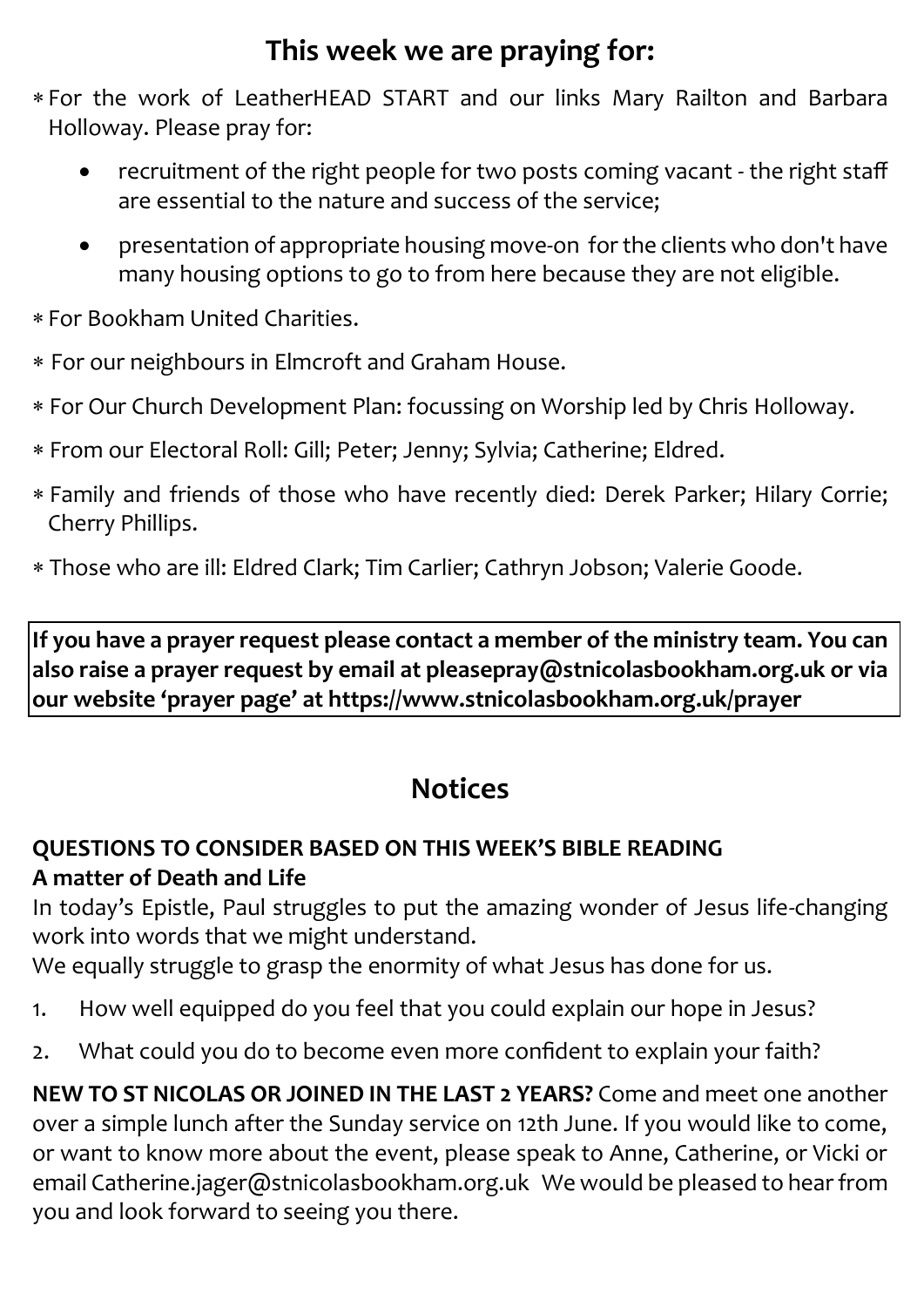**DEANERY SYNOD** All are warmly invited to attend the next meeting of the Deanery Synod taking place at 7.00pm on Wednesday 15th June at St Mary's, Fetcham. The main focus of the meeting will be an opportunity to hear from Revd Folli Olokose who will lead a session about Racial Justice and share what is happening in Guildford Diocese.

**VILLAGE DAY HELP** We are pleased that the Adventure Plus climbing wall will once again be available at Village Day on Saturday 18th June. Would you be willing to help Alan book people in on the day? Any offers gratefully received for one hour slots between midday and 4.00pm. Please email: alan.jenkins@stnicolasbookham.org.uk Thank you.

**FRIENDSHIP LUNCH** 19th June, 11.30 for 12.00 in the Pastoral Centre. If you usually lunch on your own and would like to join us please phone Sylvia on 01372 452051. You would be made most welcome**.**

**THE GRANGE AT BOOKHAM - THE BIG CELEBRATION PICNIC** is on Sunday 26th June from 11am to 4pm. All are invited. Free entry - bring a picnic and rug; licenced bar; pizza van; ice cream; simply scones and tea; prize for the best 'royal themed fancy dress'; dog show; pets corner; games; street theatre; and a song about the Queen.

**FRIENDS OF ST NICOLAS AGM** is on Wednesday 29th June at 7pm in Church. We have Vivienne White giving a talk on the Rev Shepeard George Bird and the Grange. Do join us to hear about the support given by the Friends to the Church. Vivienne is a local historian and a most interesting speaker. Do come along: all are welcome.

| Mon 13th | $10:00$ am | TotsAlive! – Church and Church Room                         |
|----------|------------|-------------------------------------------------------------|
|          | 1:30 pm    | Craft Group - Church Room                                   |
|          | 4:00 pm    | BYouth - Pastoral Centre                                    |
| Tue 14th | 10:00 am   | Tuesday Coffee Morning - Pastoral Centre                    |
| Thu 16th | 10:00 am   | Holy Communion - Church (Isaiah 63: 7-9; Matt. 6: 7-15)     |
|          | 10:40 am   | Thursday Coffee Morning - Church Room                       |
|          | $6:45$ pm  | Choir Practice -- Church                                    |
| Fri 17th | 10:30 am   | Inspire and Create - Pastoral Centre                        |
|          | 4:00 pm    | BYouth - Pastoral Centre                                    |
| Sat 18th | 8:00 am    | Barnabas Men's Fellowship - Pastoral Centre                 |
| Sun 19th | $8:00$ am  | Holy Communion (Galatians 3: 23-end; Luke 8: 26-39)         |
|          | $10:00$ am | Holy Communion (Galatians 3: 23-end; Luke 8: 26-39)         |
|          | 11:30 am   | Friendship Lunch - Pastoral Centre                          |
|          | 6:30 pm    | Evensong - Church (Psalm 57; Gen. 24: 1-27; Mark 5: 21-end) |

# **The Week Ahead**